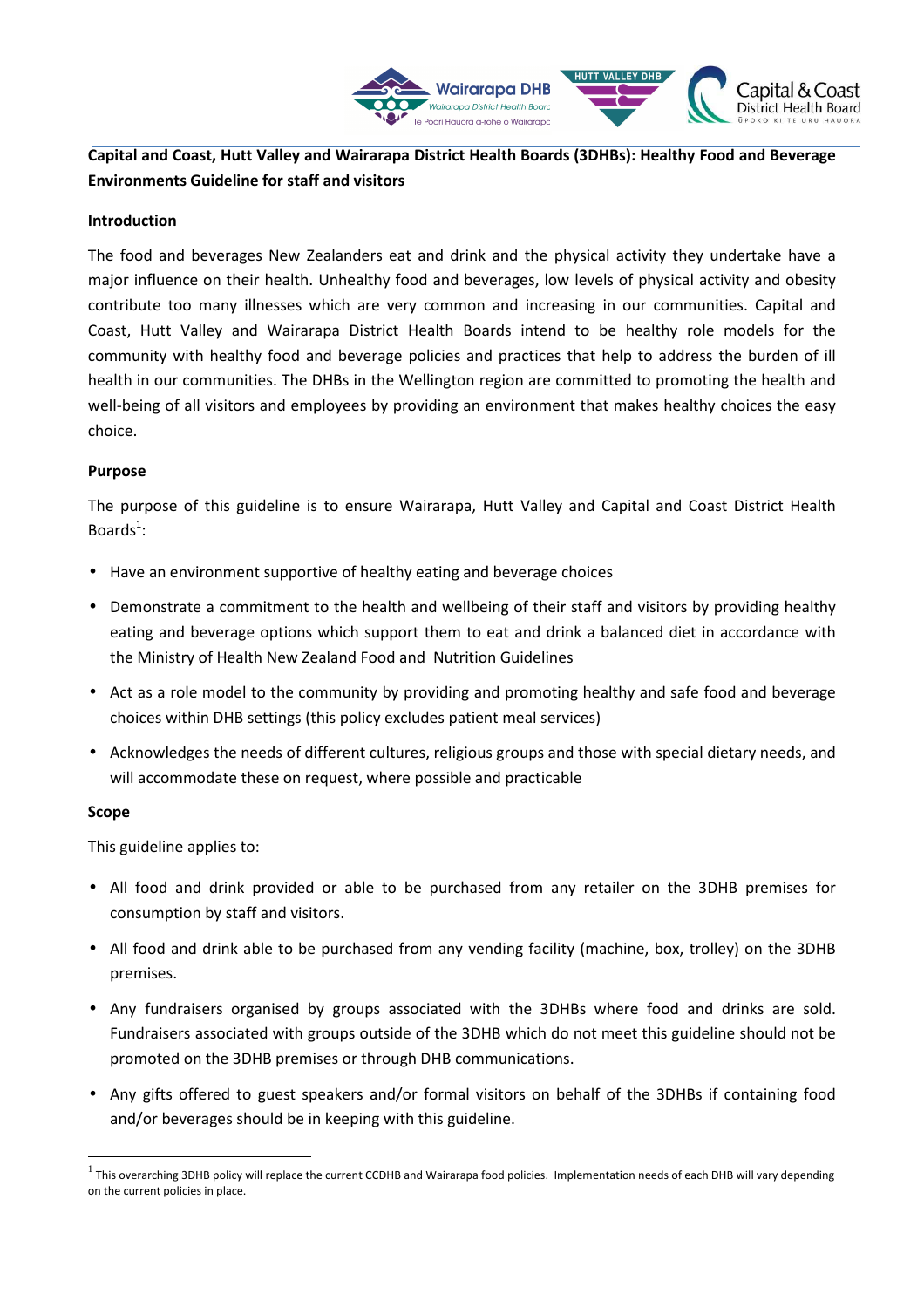- Any external parties contracted to provide food or catering services at any of the 3DHB facilities or functions. This includes functions, meetings, special events at any to the 3DHB facilities organised by any DHB employee, contractor, visitor or student; or any offsite function organised by any DHB employee for DHB staff and/or visitors. Any future leased space selling food or beverages on the 3DHB premises will need to adhere to this guideline.
- Sponsorship of the 3DHBs programmes and services will not be considered if they are in conflict with the promotion of positive nutrition messages and this guideline.

While healthy options are always encouraged, this guideline excludes:

- Meals for patients
- Food and beverages brought to work by staff for their own consumption
- Food and beverages provided by clients/patients for their own use
- Self-catered staff shared meals and treats for staff, e.g. birthday cakes and food brought for special occasions
- Gifts from families /whānau of patients to staff

### **Food Policy**

The messages and practices relating to food and beverages in the 3DHB environment will be consistent with the Ministry of Health New Zealand Food and Nutrition Guidelines for adults and children. This guideline endorses the Auckland Region DHB's Policy and reflects the following principles:

- 1. No sugar-sweetened beverages or artificially sweetened carbonated (e.g. 'lite' or 'diet') beverages; but with an allowance for flavoured milk and no-added sugar fruit juice up to 250ml.
- 2. Packaged snack foods containing less than 800 kilojoules per packet and limited confectionary and fried snack foods.
- 3. The food and beverages available will be:
	- dominated by wholegrains, vegetables and fruit
	- prepared with minimal fat, salt and sugar
	- a beverage choice that always includes water
- 4. No deep fried foods provided.
- 5. Portion sizes of baked snack food (muffins, cakes, scones, biscuits, pastry based food, slices) are small (details to be developed).

Healthy food and beverage choices appropriate for a wide variety of people should be available, with consideration given to cultural preferences and religious beliefs. Vegetarian options should be available, taking into account that not all vegetarians eat eggs and dairy products.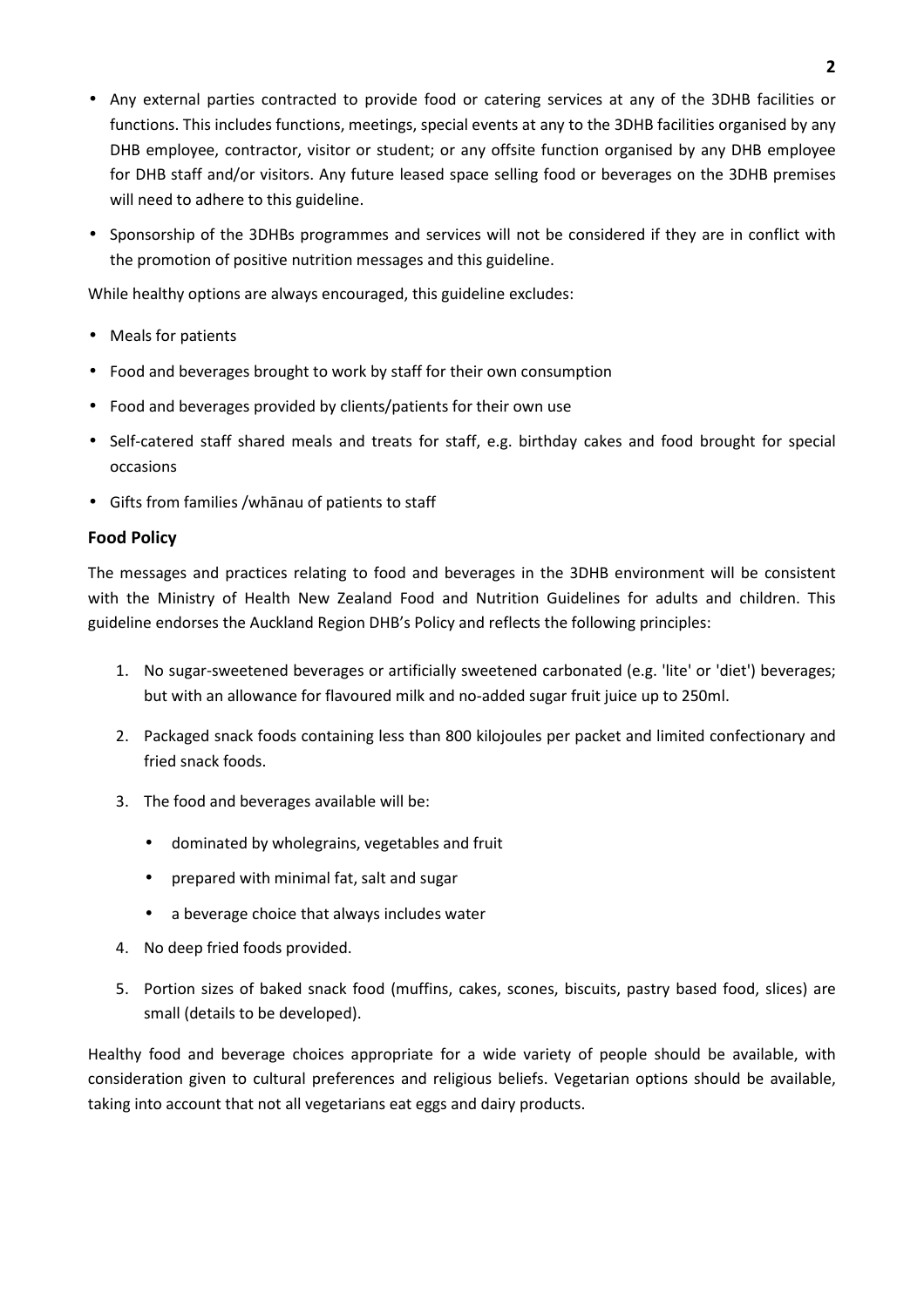#### **Food Policy Guidelines**

These guidelines are provided to ensure that food and beverages offered are consistent with the above five policy principles. Foods and drinks have been placed into three *categories* **Green**, **Amber** and **Red** which reflects their expected food service availability.

#### *1. Categories*

#### **Food and Drink Categories**

Foods and beverages are placed into three categories:

| <b>Green Foods</b> | $\bullet$<br>$\bullet$ | These foods are the basis of a healthy diet and include fruits, vegetables, breads, cereals<br>and grains, reduced fat dairy products, lean meat, fish, chicken, eggs and legumes.<br>They are lower in saturated fats, sugar and added salt. |
|--------------------|------------------------|-----------------------------------------------------------------------------------------------------------------------------------------------------------------------------------------------------------------------------------------------|
| <b>Amber Foods</b> | $\bullet$<br>٠         | These foods are processed foods and drinks. They have some nutritive value but can<br>contain saturated fats, added sugar, or added salt.<br>They can contribute to consuming excess energy.                                                  |
| <b>Red Foods</b>   | ٠<br>٠                 | These foods are highly processed foods and drinks.<br>They are of poor nutritional value and high in saturated fat, added sugar, and/or added<br>salt and energy. They can contribute to consuming excess energy.                             |

#### *2. Availability*

Unprocessed **Green** items should be readily available while very processed **Red** items are not to be sold on DHB premises.

#### **GREEN CATEGORY (85%)**

**Green category items:** 

- **• dominate the food and drinks available**
- **• are displayed at eye level on shelves, benches, cabinets and vending machines**
- **• are displayed at the front of cabinets or bain-maries**
- **• are always available in sufficient quantities**
- **• are recommended to be identified with "healthy choice" labelling**

#### **AMBER CATEGORY (15%)**

**Amber category items:** 

- **• should not be large portion sizes**
- **• do not dominate the available choices at the expense of Green category Items**
- **• are not prominently displayed at the expense of Green category Items**
- **• are always available in sufficient quantities**

## **RED CATEGORY (0%)**

**Red category items:** 

**• Red category items are not to be sold at DHB food and beverage outlets**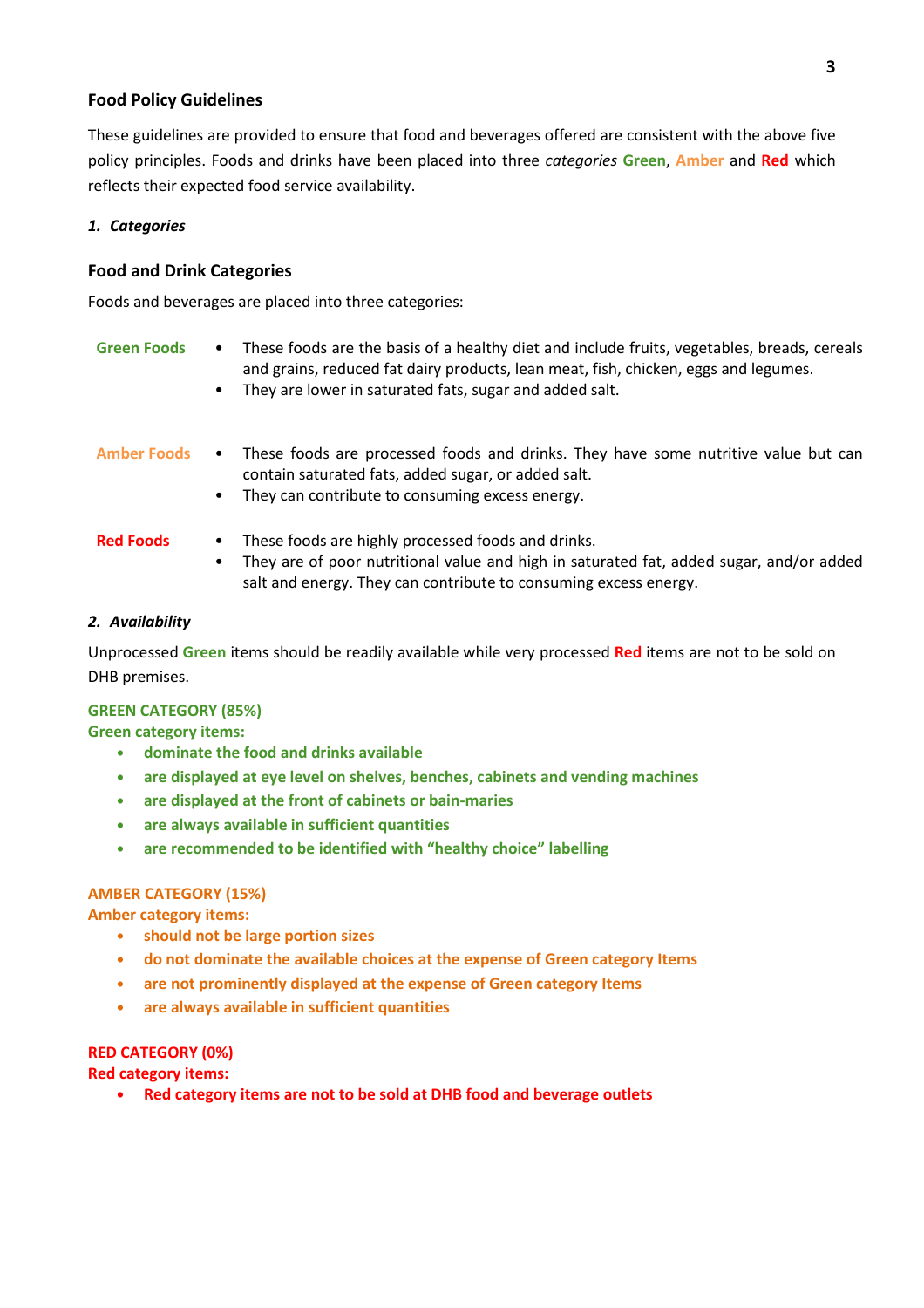#### *3. Requirements*

|                                                                                                                                                                                                | <b>GREEN CATEGORY</b>                                                                                                      | <b>AMBER CATEGORY</b>                                     | <b>RED CATEGORY</b>                                                                                   |
|------------------------------------------------------------------------------------------------------------------------------------------------------------------------------------------------|----------------------------------------------------------------------------------------------------------------------------|-----------------------------------------------------------|-------------------------------------------------------------------------------------------------------|
|                                                                                                                                                                                                | 85%                                                                                                                        | 15%                                                       | 0%                                                                                                    |
| 1. No sugar-sweetened beverages or artificially sweetened carbonated (e.g. 'lite' or 'diet') beverages but with an allowance for flavoured milk and no added<br>sugar fruit juice up to 250ml. |                                                                                                                            |                                                           |                                                                                                       |
| <b>Cold beverages</b>                                                                                                                                                                          | Plain or carbonated water, plain milk.                                                                                     | Flavoured milk and no added sugar fruit juices<br>$250ml$ | sweetened<br>Sugar<br>beverages<br>and<br>artificially<br>sweetened<br>carbonated<br><b>beverages</b> |
| 2. Packaged snack foods contain less than 800 kilojoules per packet and there are limited confectionary and fried snack foods                                                                  |                                                                                                                            |                                                           |                                                                                                       |
| <b>Commercially</b><br>prepared<br>packaged snack foods                                                                                                                                        | < 800kj per packet<br>$\leq$ 1.5 g saturated fat/100g<br>$\leq$ 450mg of sodium/100g<br><b>Excluding all confectionary</b> | < 800kj per packet                                        | > 800kj per packet                                                                                    |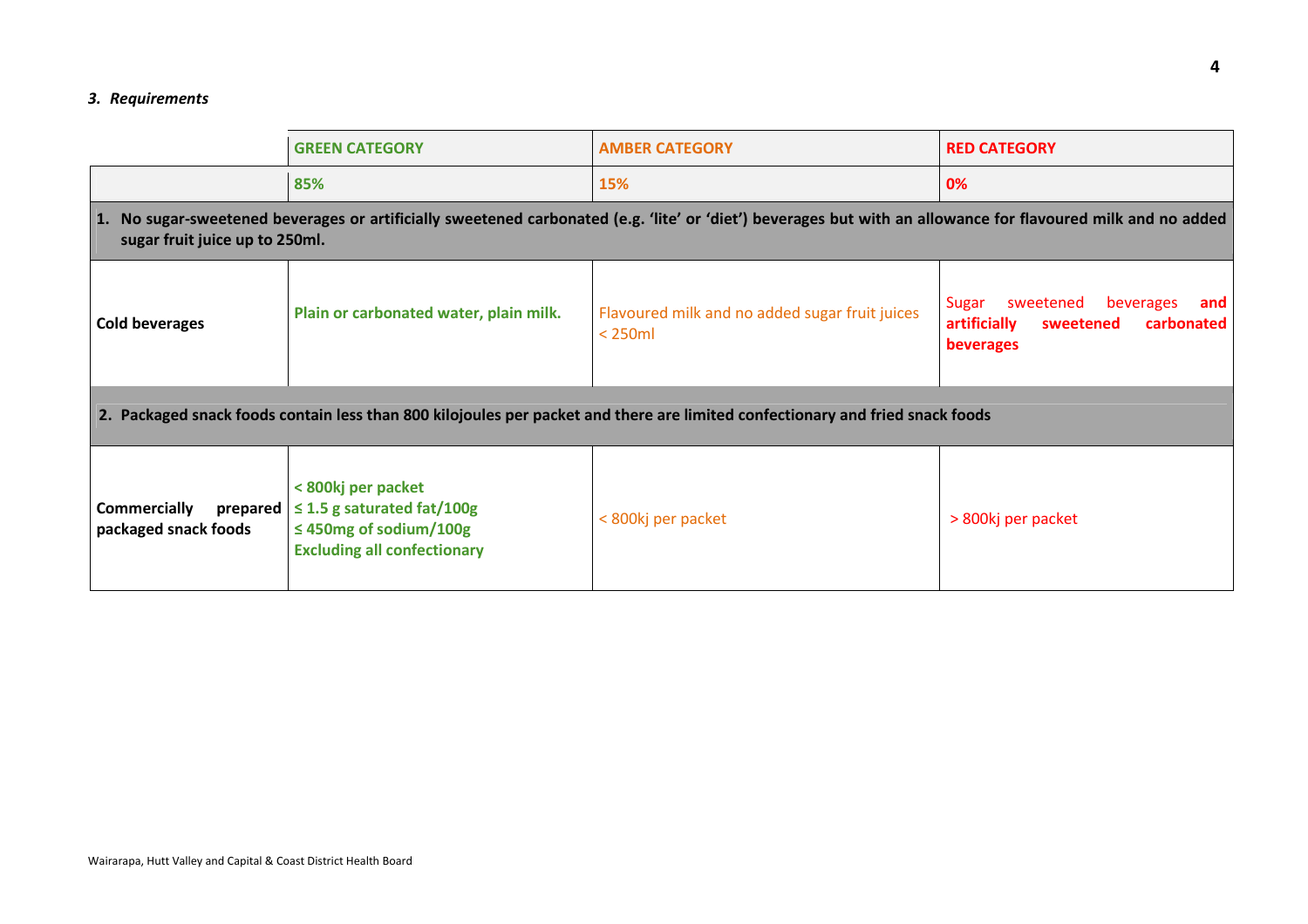| <b>Food Type</b>                             | <b>GREEN CATEGORY FOODS</b>                                                                                                                                                      | <b>AMBER CATEGORY FOODS</b>                                                                                                                                                                                                                             | <b>RED CATEGORY FOODS</b>                                                                                                                                                                                 |
|----------------------------------------------|----------------------------------------------------------------------------------------------------------------------------------------------------------------------------------|---------------------------------------------------------------------------------------------------------------------------------------------------------------------------------------------------------------------------------------------------------|-----------------------------------------------------------------------------------------------------------------------------------------------------------------------------------------------------------|
| 3. The food and beverages available will be: | dominated by wholegrains, vegetables and fruit<br>prepared with minimal fat, salt and sugar<br>a beverage choice that always includes water                                      |                                                                                                                                                                                                                                                         |                                                                                                                                                                                                           |
| Fruit                                        | All fresh, frozen, sodium reduced canned<br>and dried plain fruit                                                                                                                |                                                                                                                                                                                                                                                         |                                                                                                                                                                                                           |
| Vegetables                                   | All fresh, frozen, sodium reduced canned<br>and dried plain vegetables                                                                                                           |                                                                                                                                                                                                                                                         |                                                                                                                                                                                                           |
| <b>Breads</b>                                | All wholegrain breads with:<br>Fibre content $> 3.3g/100g$<br>$\bullet$<br>Eg. Multigrain, wholemeal, rye, hi-fibre,<br>Plain corn and rice cakes or crispbreads                 | All white breads/specialty breads with:<br>• Fibre content < $3.3g/100g$<br>Eg. White bread, focaccias, pita, Lebanese<br>tortillas, Turkish breads, flavoured corn and<br>rice cakes or crispbreads.                                                   |                                                                                                                                                                                                           |
| <b>Breakfast cereals</b>                     | <b>Wholegrain breakfast cereals with:</b><br>Fibre content 3g per serve<br>Sugar content < 15g/100g<br>variety of grains, bran, untoasted muesli<br>and rolled oats or porridge. | Refined and processed breakfast cereals with:<br>Fibre content 3g per serve<br>Sugar content < 30g/100g<br>Eg. Wheat biscuits, cereal flakes with a $E$ Eg. Toasted mueslis, flavoured and / or sugar-<br>sweetened corn, rice and wheat based cereals. | <b>Refined</b><br><b>breakfast</b><br>and<br>processed<br>cereals with:<br>Fibre content < 3g per serve<br>Sugar content > 30g per serve<br>Eg. Chocolate coated puffs,<br>fruit<br>flavoured sugar loops |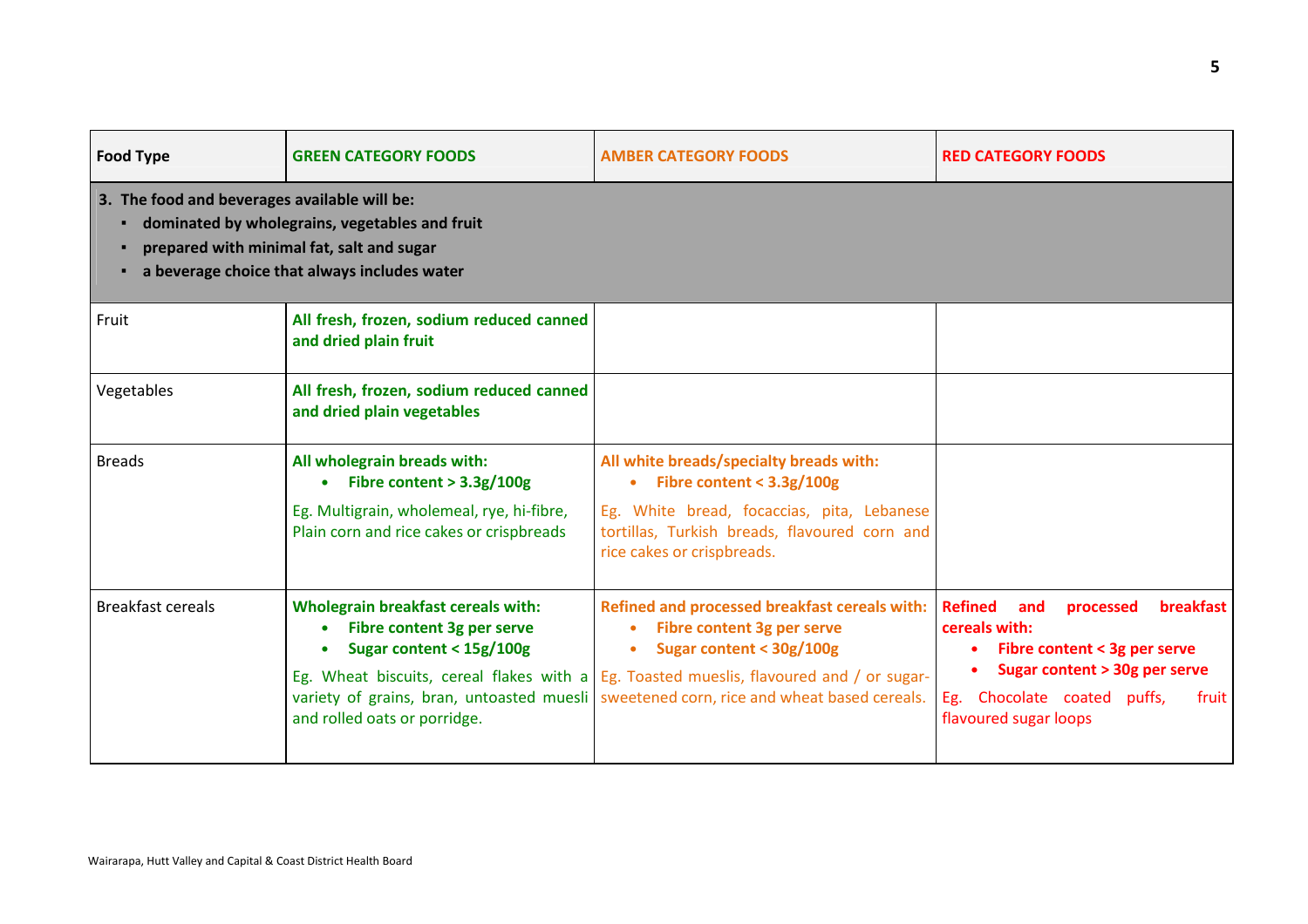| <b>Food Type</b>                                                    | <b>GREEN CATEGORY FOODS</b>                                                                                                                                                                                  | <b>AMBER CATEGORY FOODS</b>                                                                                                                                           | <b>RED CATEGORY FOODS</b>                                                                                                                                                                                                                            |
|---------------------------------------------------------------------|--------------------------------------------------------------------------------------------------------------------------------------------------------------------------------------------------------------|-----------------------------------------------------------------------------------------------------------------------------------------------------------------------|------------------------------------------------------------------------------------------------------------------------------------------------------------------------------------------------------------------------------------------------------|
| Cereal foods                                                        | <b>Wholegrain and high fibre varieties</b><br>Eg. Wholegrain rice, wholemeal pasta.                                                                                                                          | <b>Refined grains and white varieties</b><br>Eg. Rice, plain pasta, unflavoured noodles,<br>polenta, couscous, and buckwheat.                                         |                                                                                                                                                                                                                                                      |
| products/Dairy<br>Dairy<br>alternatives                             | yoghurt, low-fat cheese and reduced or full-fat custard.<br>low fat custard.                                                                                                                                 | Reduced or low fat milk/soy milk, Full-fat milk/soy milk, plain and flavoured<br>reduced or low-fat, plain and flavoured full-fat yoghurt, cream, full-fat cheese and |                                                                                                                                                                                                                                                      |
| Fats and oils                                                       | Mono- or poly-unsaturated spreads, oil Saturated fats and oils.<br>sprays and vegetable oils.<br>Eg. Canola, olive, rice bran, sunflower,<br>soya bean, flaxseed, peanut or sesame.<br>Use in small amounts. | Eg. Butter, lard, palm oil, coconut cream.<br>Use in small amounts.                                                                                                   |                                                                                                                                                                                                                                                      |
| milk-based<br>Ice-creams,<br>iced confection, and dairy<br>desserts |                                                                                                                                                                                                              | <b>Some</b><br>uncoated<br>smoothies, frozen yoghurts and mousses<br>with:<br>Energy content ≤600kj per serve<br>$\bullet$<br>Saturated fat content ≤3g per serve     | milk-based ice-creams, Chocolate-coated and premium ice-<br>creams. Some uncoated milk-based ice-<br>creams, smoothies, frozen yoghurts and<br>mousses which have:<br>Energy content > 600kj per<br>serve<br>Saturated fat content > 3g per<br>serve |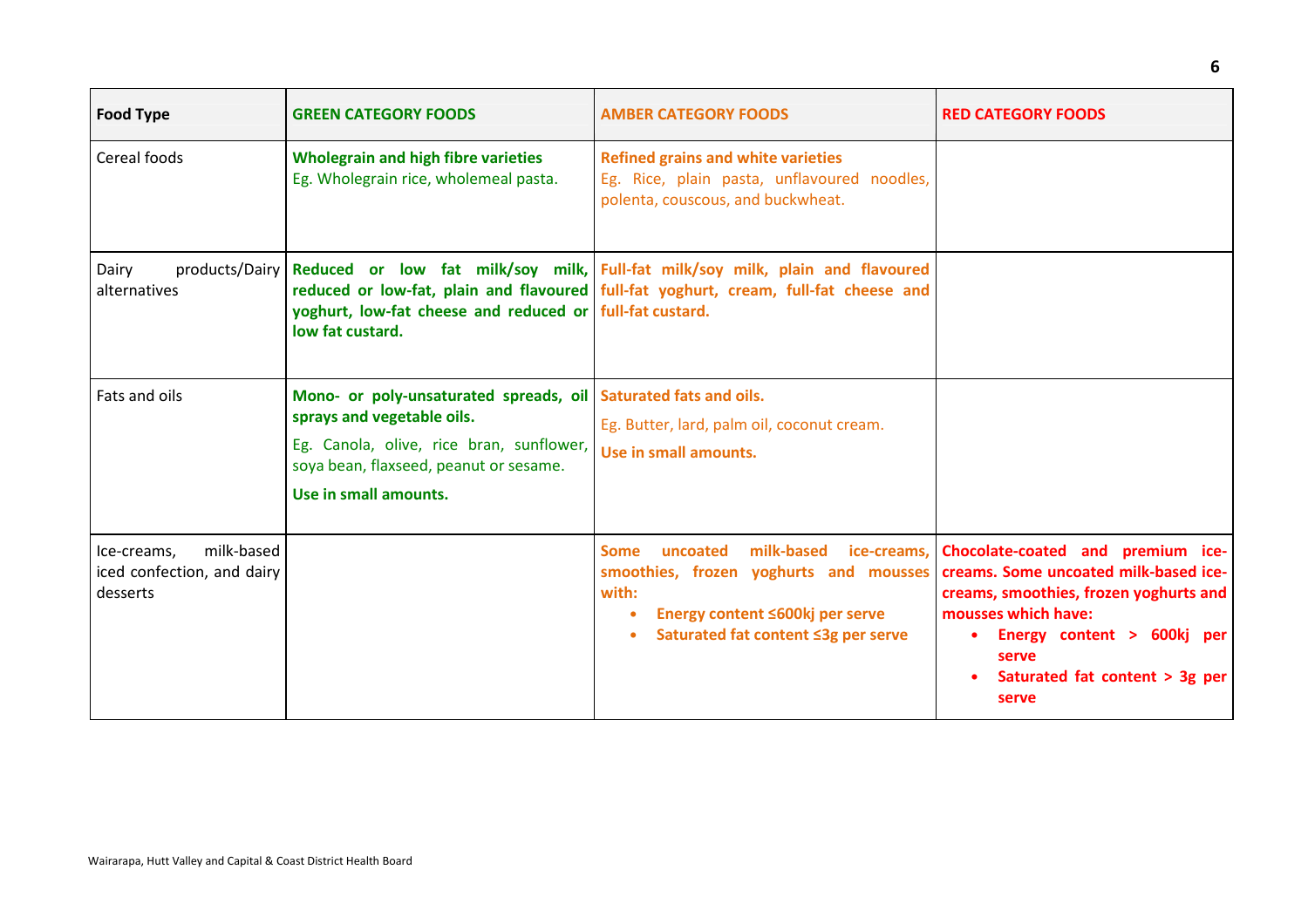| <b>Food Type</b>                             | <b>GREEN CATEGORY FOODS</b>                                                                                                                                                                                                                                                 | <b>AMBER CATEGORY FOODS</b>                                                                                                                                                                                                                                                                                   | <b>RED CATEGORY FOODS</b>                                                                                                                                                                                                                     |
|----------------------------------------------|-----------------------------------------------------------------------------------------------------------------------------------------------------------------------------------------------------------------------------------------------------------------------------|---------------------------------------------------------------------------------------------------------------------------------------------------------------------------------------------------------------------------------------------------------------------------------------------------------------|-----------------------------------------------------------------------------------------------------------------------------------------------------------------------------------------------------------------------------------------------|
| Ice-blocks and fruit based<br>ice confection |                                                                                                                                                                                                                                                                             | Some ice-blocks, sorbet, water- or fruit-based<br>ice confection, smoothies and ice crushes<br>with:<br>Energy content ≤600kj per serve<br>Saturated fat content ≤3g per serve                                                                                                                                | Some ice-blocks, sorbet, water- or fruit-<br>based ice confection, smoothies and ice<br>crushes with:<br>Energy content > 600kj per<br>serve<br>Saturated fat content > 3g per<br>serve                                                       |
| Legumes                                      | All forms of dried & prepared beans and<br>peas.<br>Eg. Baked beans, red kidney beans, soy<br>beans, mung beans, lentils, chickpeas,<br>split peas, bean curd and tofu.                                                                                                     |                                                                                                                                                                                                                                                                                                               |                                                                                                                                                                                                                                               |
| Meat, fish, poultry                          | Lean meats such as chicken, Processed meats with:<br>turkey, beef, pork, lamb and veal<br>with visible fat and skin removed<br>All fresh and plain frozen fish.<br>Tuna, salmon, sardines canned in<br>spring water with no added salt<br><b>Eggs</b><br>No processed meats | Serving size $\leq$ 50g<br>$\bullet$<br>Energy content ≤ 900kj/100g<br>Saturated fat content $\leq$ 3g/100g<br>Sodium content ≤ 700mg/100g<br>E.g.<br>Ham, luncheon meats, saveloys, E.g. Ham, luncheon meats, saveloys,<br>frankfurters, salami, pastrami, corned beef,<br>bacon and processed chicken meat. | <b>Processed meats with:</b><br>• Serving size > 50g<br>Energy content > 900kj/100g<br>Saturated fat content > 3g/100g<br>Sodium content > 700mg/100g<br>frankfurters, salami, pastrami, corned<br>beef, bacon and processed chicken<br>meat. |
| Nuts and seeds                               | seeds.<br>Serving size $\leq$ 50g                                                                                                                                                                                                                                           | All plain, unsalted, unroasted nuts and All salted/sugared/roasted nuts and seeds.<br>Serving size $\leq$ 50g                                                                                                                                                                                                 | All plain/salted/sugared/roasted nuts<br>and seeds.<br>• Serving size > 50g                                                                                                                                                                   |